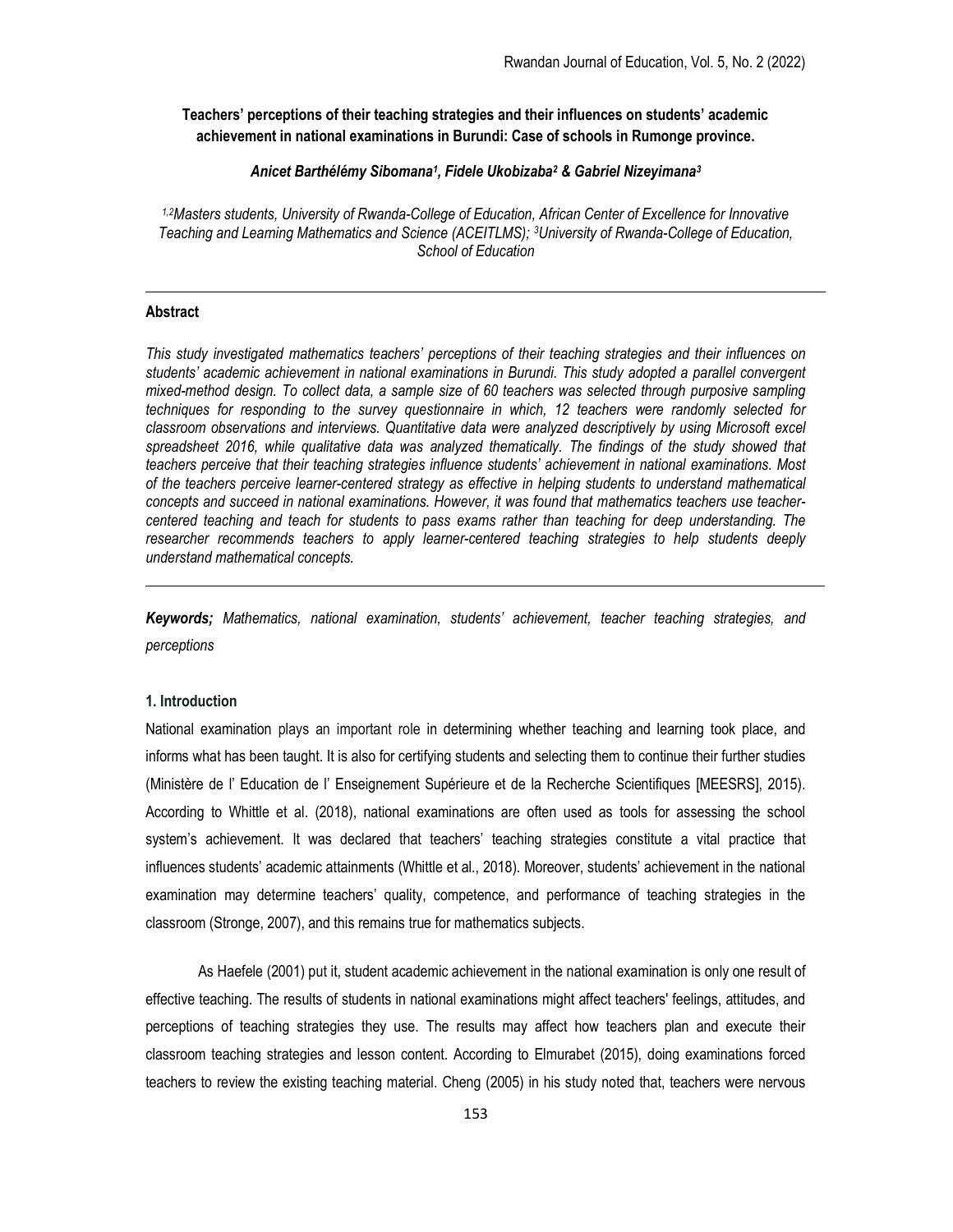and felt harassed by trying hard to finish all the materials on the syllabus, particularly when the date of the exam approaches. This gives an impression that the results of students' academic achievement might be affected by the teachers' perceptions about their classroom teaching strategies, and what is done in the classroom can be used to perfect and improve instruction in the future (Elmurabet, 2015). Therefore, once teachers have found challenging indicators, they might generate new teaching strategies that would evoke the students' conceptual understanding and deal with those challenges, towards enhanced teaching and learning (Saima & Qadir, 2011).

 Since 2015-2016, there has been an educational reform in Burundi, whereby students are no longer sitting for national examinations at primary six, but they sit for these exams when they finish grade nine (senior three). These examinations open doors to schools where students are oriented in different learning combinations based on their results. Students are then oriented in three schools: excellent boarding schools, boarding schools, and non-boarding schools based on their scores (MEESRS, 2015).

 In Burundi, the competence-based approach is the basis of the curriculum. Teachers are required to use learner-centered instruction strategies which allow students to be engaged in active learning, cooperative and problem-based learning, to promote their abilities of creativity, innovation, critical thinking, and problemsolving. MEESRS (2015) specifies that teaching aims at giving students the means to prepare for their future by enabling them to develop the ability to reason and solve problems of their everyday life.

Despite the shift from teacher-centered to learner-centered teaching strategy, students still exhibit poor performance in mathematics (Evaluation Bureau, 2020). The results from Evaluation Bureau in Burundi (2020) showed that students' academic achievement in the national examination in Rumonge province has been consistently decreasing right from 2016 onward.

Similarly, researchers like Bietenbeck (2011) and Clements (2013) connected students' lower performance in mathematics with teachers' teaching practices such as lecturing which promotes rote learning. It is assumed that if teachers use ineffective teaching strategies, perceiving them to be effective, may result in students' poor performance, especially during national examinations. Likewise, Adunola (2011) noted that students' poor performance might be caused by inappropriate teaching strategies. However, no study has been carried out in Burundi in this regard. That is why this study was found worthy to be conducted, since it would bring evidence on what strategies would be suitable or effective for mathematics teaching in Burundi.

# 2. Literature review

Teaching strategies are practices used by the teacher to achieve educational aims focusing on developing the student's intellectual abilities (Amparo, Enríquez, Valencia, María, & Oliveira, 2018). While investigating Science, Technology, Engineering, and Mathematics (STEM) teaching and learning in Toronto, Sinay and Nahornick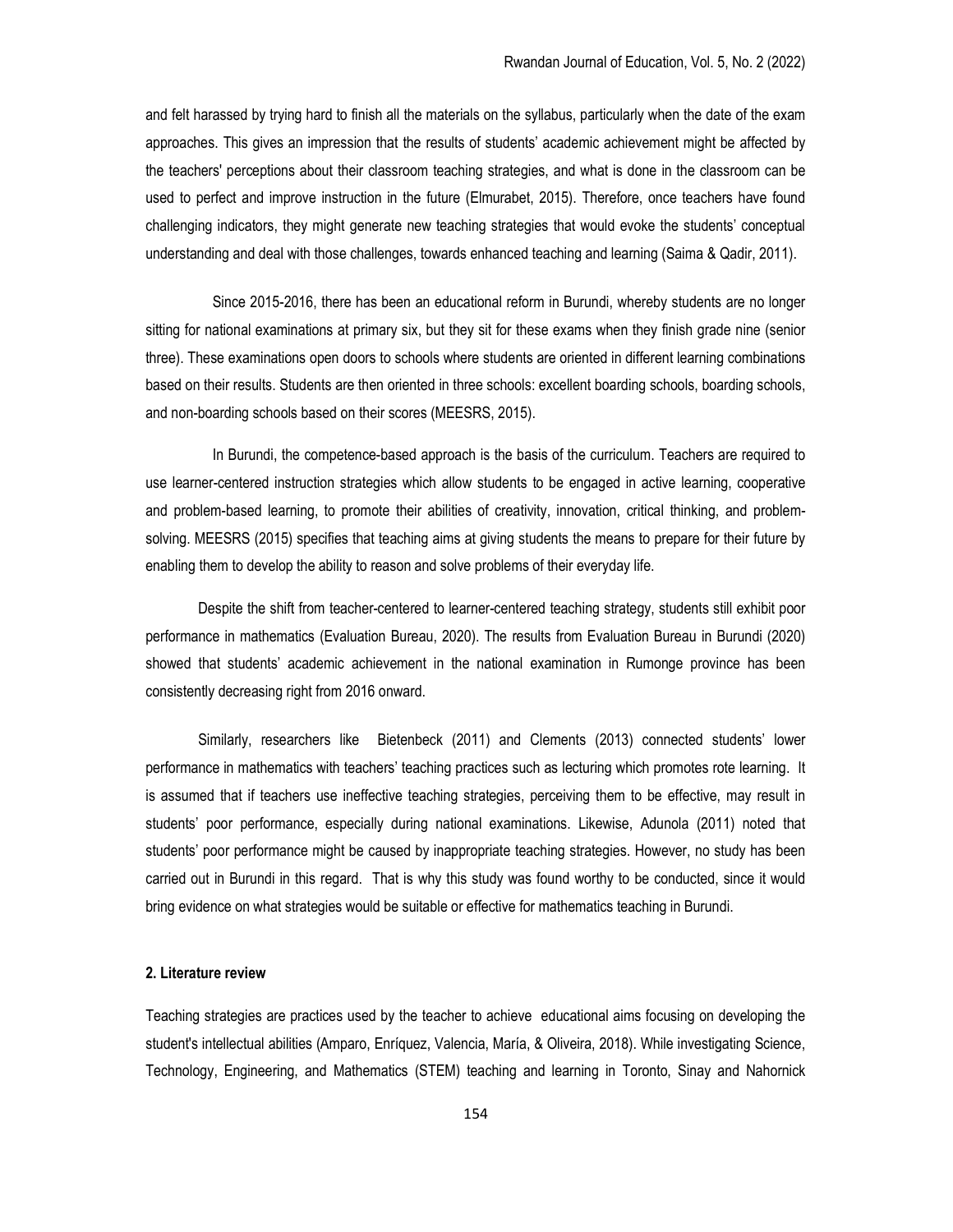(2016) found that teaching strategies used in mathematics classes are effective if used to teach for conceptual understanding, enhance reasoning skills, and promote problem-solving and creativity, encouraging and supporting collaboration.

 Ayeni (2011) asserts that through appropriate methods that best suit specific objectives and levels, there exist outcomes that can bring desirable changes in students' achievement. Teaching strategies work well mainly when they are in line with students' needs. A learner-centered instruction strategy was confirmed as one that supports learners in developing mathematical reasoning (Brodie, 2000) For instance, it was found that student-centered instruction promotes students' understanding, deep learning, problem-solving, critical thinking, and communication (Walters et al., 2014). Likewise, Kober (2015), confirmed that student-centered instructional strategies are preferred to improve students' knowledge construction, conceptual understanding, and attitudes towards learning. Furthermore, Anderson and Krathwohl (2001) state that teaching strategy that engages learners in higher-order critical thinking like analysis, synthesis, evaluation, and creation is the most important in improving students' active learning.

 Contrarily, teacher-centered instruction strategies of teaching mathematics are very unreliable and full of many inadequacies that do not allow students to construct their mathematical knowledge actively, and it is associated with students' poor performance (Mji, 2003). This strategy is characterized by lecture, demonstration, drill, and practice and does not make learners develop a conceptual understanding of mathematics (Nyaumwe, Bappoo, Buzuzi, & Kasiyandima, 2004).

 Umugiraneza, Bansilal, and North (2017) stated that instructional strategies which are mainly based on teacher-talk, do not include much questioning, discussion, or individual development of understanding. This is why during the 2012-2013 academic year; Burundi's education system has shifted from teacher-centered to a learner-centered approach. In this regard, teachers are expected to focus on students' activities, whereby students construct their knowledge and understand mathematical concepts easily with the help of the teacher who acts as a facilitator (MEESRS, 2015). Le Donne, Fraser, and Bousquet (2016) highlight three teaching strategies that are mainly used:

- 1. The first is active learning which promotes students' engagement in the creation of their knowledge. Students' discussions, group work, co-operative are necessary activities that support active learning;
- 2. The second is cognitive activation which stimulates students' higher-order thinking, such as problemsolving, critical thinking, and decision making;
- 3. The third highlighted teaching strategy is teacher-directed instruction, which guides students by explaining mathematics concepts, providing feedback, and summarizing what they have learned.

 Pantziara and Philippou (2007) argued that teaching strategies such as problem-solving and the use of visual aid in the mathematics classroom could increase students' motivation and morale to their performance.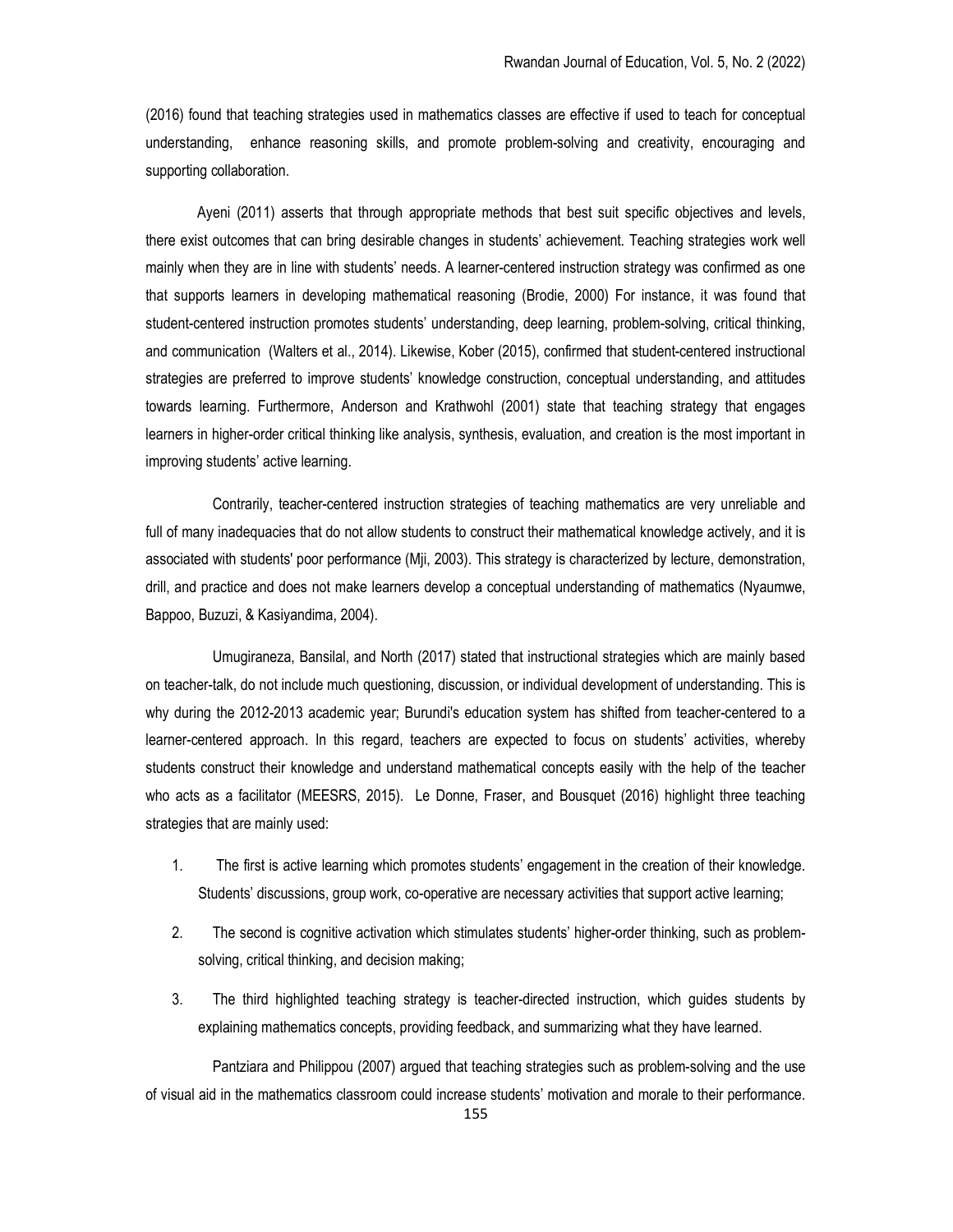Ali, Hukamdad, Akhter, and Khan (2010) confirmed also that problem-solving strategies help students perform better in mathematics than those taught by traditional methods. An experimental study by Muema, Mulwa, and Mailu (2018) showed that there is a positive correlation between teaching methods and students' academic achievement. Likewise, Walters et al. (2014) noted that using student-centered instruction in teaching mathematics transforms mathematics classrooms into lively and engaging learning environments. Students take control of their learning while making meaningful connections to the world in which they live and also allow students to interact, collaborate, negotiate and communicate with their peers.

 Nizeyimana (2003) conducted a study on the impact of public examination on curriculum practices in Rwanda and the result showed that most of the teachers perceived public examination as the key factor of their teaching practices. Teachers were teaching targeting to be praised by the school authorities, parents, and community as long as students succeed in national examinations. Similarly, the study done by Mitana, Muwagga, and Ssempala (2019) on the influence of national examination on classroom practice in primary schools in Uganda found that the teaching strategies used by the teachers are directly influenced by national examinations. The methods used in teaching were those that encourage rote learning and memorization of facts.

Furthermore, Kathare (2020) in the research done in Kenya found that interactive between teacher and learner such as personalized teaching and interactive learner to learner teaching such as peer tutoring are used by the teachers to alleviate some specific mathematics difficulties in learners. However, teachers wish to involve students in their learning through reliable tasks, and teachers are motivated to teach for understanding rather than to the test (Whittle et al., 2018).

#### 3. Research methodology

This study used a convergent parallel mixed-methods design that uses both quantitative and qualitative methods (Creswell, 2014). The present study was conducted in schools located in Rumonge Province, Burundi. The cluster sampling techniques were used to select the schools across the province. Since the target population was 197 mathematics teachers of the senior three classes, a sample size of 60 mathematics teachers was purposively selected using a scale of 30% of the target population.

According to Israel (1992), the choice of 30% and 10% sample size is commonly used in research to assist in compensating for non-response and for the persons unable to be reached by the researcher, respectively. Israel (ibid) further added that any sample size would be sufficient for a research study dealing with descriptive statistics. Therefore, in 197 teachers, a sample of 60 teachers was chosen to participate in this study, which means 30%.

These teachers were selected on the condition that they had at least two years of teaching experience. The survey questionnaires were used to explore teachers' teaching strategies and their perceived applications towards the students' academic achievement in the national examination. Teachers were given a list of 12 items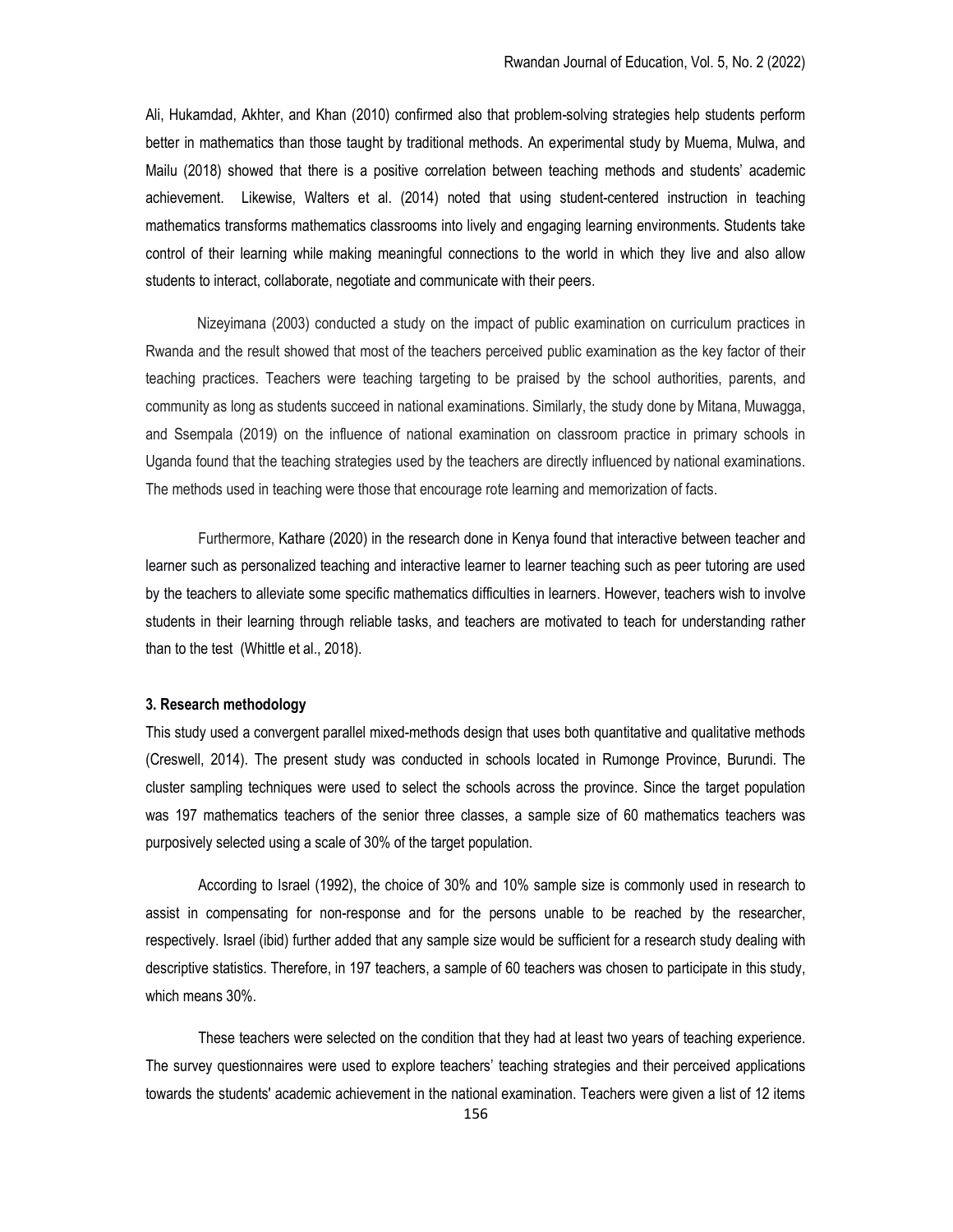focused on teaching strategies to indicate their level of agreement using five Likert scale measure that ranges from Not Performed to Always Performed and a list of 7 items focused on teachers' application to national examination that ranges from Strongly Disagree to Strongly Agree. Teachers were also given open-ended questions toward the end of the questionnaires.

Besides, twelve teachers were randomly selected from those 60 teachers for interviews and classroom observations. Braun and Clarke (2013) agreed that a minimum sample size of at least twelve is required for a qualitative study.

 The classroom observations protocol was used to look at different teaching strategies employed by teachers while teaching mathematics. The researcher had a list of teaching strategies, then observed and judged to what degree these strategies were employed by teachers. The observation was used to link the results from it with the survey questionnaire and interview results. Each teacher was observed for three lessons and each lesson took 45 minutes. Twelve teachers were observed, meaning that 36 periods were observed for this study.

The instruments were developed by the researcher and were checked for their validity by professionals in the mathematics education field. According to Bless & Higson (2000), the questionnaire, interview guide, and observation schedule are revised and adjusted according to the input received from the participants. Henceforth, for reliable data, the instruments were piloted in five selected schools that were not among the sample. Therefore, the instruments were improved where a few errors appeared.

Since the language of instruction in Burundi is French, the instruments used were in the French language. But they were translated into English to share our findings with the rest of the world. After getting ethical approval from the Innovation and Research Committee, based at the University of Rwanda, College of Education, the researcher looked for the field permission obtained from the Minister of Education, Director of Planning and Statistics, Director of Education in Rumonge province where the study was to be conducted, Directors of five Communal Education followed by Directors of schools respectively. Before data collection, teachers have explained the aim of the study and were thereafter given consent forms to sign and agree that they are going to participate voluntarily.

The data was exported in SPSS to be analyzed descriptively to see the level of responses on each statement using percentages. Qualitative data were analyzed thematically. This analysis was used to analyze classification and present themes and allow the researcher to associate analysis of the frequency of a theme with one of the whole content (Ibrahim, 2012). All verbal and written information was cross-checked several times to look for emergent ideas for interpretation. The data obtained was triangulated to find common findings.

#### 4. Results and Discussions

#### 4.1 Teaching strategies used by mathematics teachers in teaching mathematics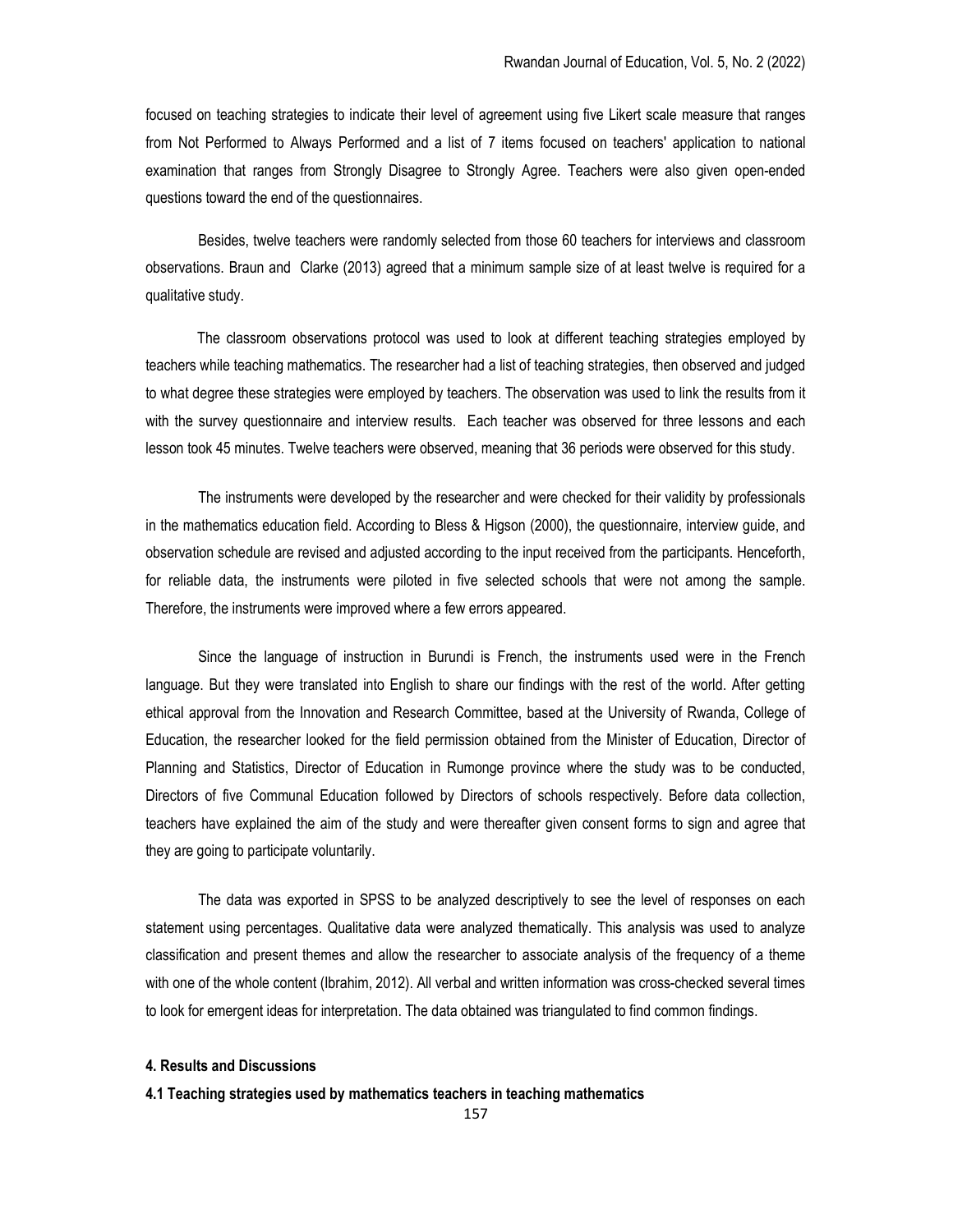Through the survey questionnaire, teachers were asked to rank their responses on the five Likert scales that ranged from Not Performed to Always Performed for each item and analysis was carried out to see the extent to which teachers use a given teaching strategy.

#### 4.1.1 Teachers' presentation of the lesson

The data from teachers' responses from the questionnaire showed that mathematics teachers summarize the major points presented in the class at the end of the lesson, which was frequently and always performed at 93.3%. Teachers frequently and always explain unfamiliar terms, concepts, and principles performed at 91.7%.

 Teachers clearly explain the lesson's purpose and learning outcomes and demonstrate the link between the lesson of the day and the previous lesson, which were frequently and always performed at 90% and 83.4%, respectively.

 These findings from teachers' survey questionnaires indicated that teachers present a lesson effectively. However, these agreements were in contradiction to what teachers do in the classroom while teaching mathematics. During class observations, only one teacher out of twelve tried to present the lesson's purpose and learning outcomes and demonstrate the link between the lesson of the day and the previous lesson but did not summarize the major points presented at the end of the lesson. The implication here is that, teachers teach students mathematics without letting students know what is expected to be acquired. Students are not engaged in their learning to construct their knowledge as they do not understand why they are learning some topic or what they have to achieve.

It is commonly agreed that once a student knows why s/he is doing things, s/he is more engaged and involved in what s/he is doing. Marzano and Anne (2017) highlight that learning objectives are a way to establish and articulate academic expectations for students to know precisely what is expected of them. When learning objectives are communicated to students, students would be more likely to achieve the presented goals. This is in line with Love (2013), who noted that the events that occur at the beginning and end of the class could influence students' engagement in their learning and their ability to synthesize the concept. When the teacher makes explicit connections between ideas, students' conceptual understanding and context transfer exponentially.

This study also found that teachers talk and write on the chalkboard while students are listening. It was frequently and always performed by the teachers at 78.4%. This is in line with what was observed in class, where the lessons were mainly dominated by the teacher talking and writing on the blackboard while students were listening. This is in concurrence with Niyukuri, Nzotungicimpaye, and Ntahomvukiye's (2020) findings who found that the teachers mostly used a teacher-centered approach in teaching geometry at secondary schools. The findings showed that the lecturing teaching strategy was used mainly by the teachers in teaching mathematics.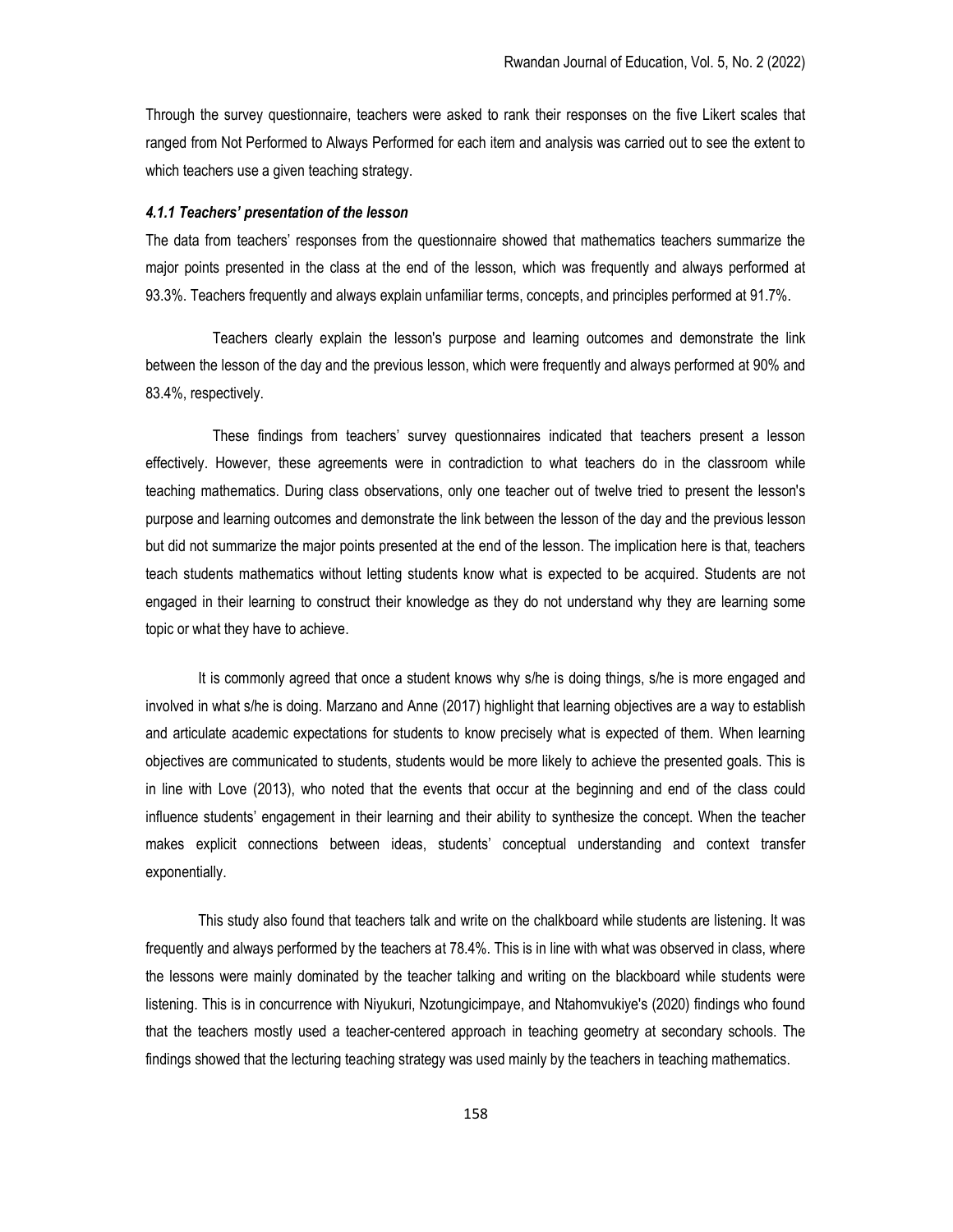However, it was noticed that the lecturing instruction strategy leads students to an initial acquisition of information and does not allow students to engage in learning to retain it. Nyaumwe, Bappoo, Buzuzi, and Kasiyandima (2004) agreed that the strategy characterized by lecturing, demonstration, drill, and practice does not make students develop a conceptual understanding of mathematics. Thus, the teachers' teaching strategies are not effective for students' understanding of mathematical concepts.

 Sinay, and Nahornick (2016), noted that teaching strategies used in mathematics classes are effective if used to teach conceptual understanding, enhance reasoning skills, promote problem-solving and creativity encouraging and support collaboration. Therefore, in this study, the way teachers presented the lessons is more of the traditional teaching that does not engage students to construct their knowledge of mathematical concepts.

#### 4.1.2 Teachers and students' interaction during lesson delivery

Whether teachers encourage students to ask questions and share responses with the whole class during lesson delivery was rated at 95% and was followed by whether teachers ask questions to the whole class and choose a student to answer and teachers give students ongoing feedback when teaching mathematics was rated at 90% and 70% respectively. The implication here is that, teachers use a question and answer strategy in teaching mathematics, which is a good approach to be encouraged.

Questions and answers (interrogative teaching strategy) enhances classroom interactions and involves students in their learning. Afurobi, Izuagba, Obiefuna, and Perpetua (2015) note that, active or collaborative interaction with questions strategies create opportunities and spaces for students' interaction, negotiation, collaboration, and thinking to occur in diverse ways. On the contrary, during classroom observations, there were minimal student-teacher interactions with questions. Students rarely asked questions to the teachers, students were unwilling to discuss their thinking and reasoning openly. Students were mainly listening to what the teacher was presenting, and students were not given the time to think about the questions before responding. Teachers were mainly choosing the students who raised their hands to respond, yet students who do not raise their hands, should also be encouraged to answer since some of them may be naturally or have gender bias shy.

## 4.1.3 Teachers' use of cooperative teaching strategy

The item that stated that teachers provide clear instructions to students in their groups before performing group activities was frequently and consistently performed was rated at 81.7%. Whether teachers move around the class/groups, guiding ongoing student work, allowing students to work in their small groups, and allocating the roles to group members frequently and consistently was rated at 78.4% and 71.7%, respectively. Giving students time to think about a problem before joining group discussion was rated at 65%.

The findings from this survey questionnaire indicated that teachers use cooperative learning in teaching mathematics. On the contrary, during classroom observation, it was noted that teachers did not allow students to interact and collaborate amongst themselves, or allowing students to solve problems in their small groups.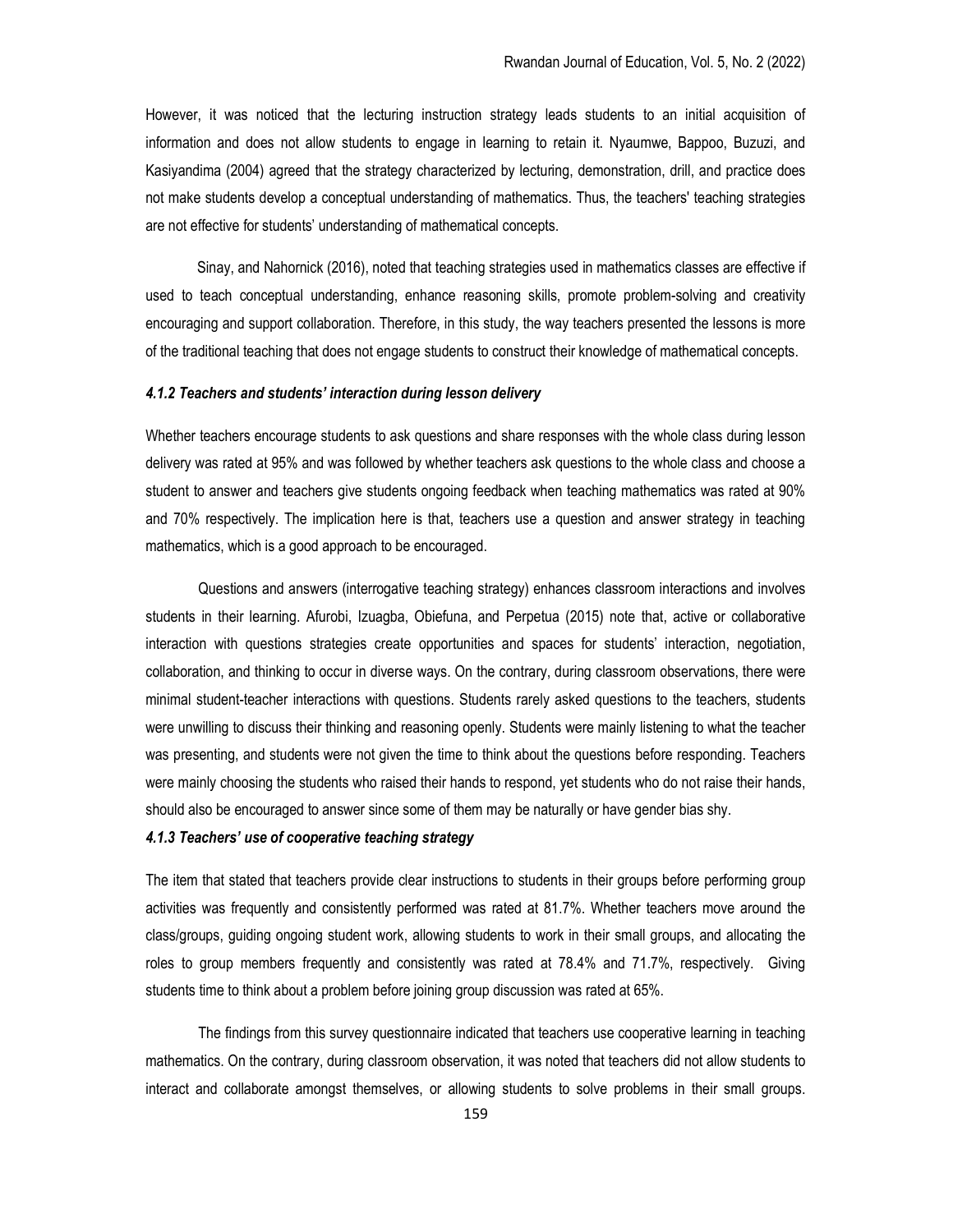Furthermore, teachers could not allow students to generate their ideas and justify their answers; wrong answers were not treated as valuable learning opportunities. This is in line also with Mukuka, Mutarutinya, and Balimuttajjo (2019) who found in their study that expository teaching methods dominated most of the classroom and none in the observed lessons used cooperative learning accordingly.

Indeed, when teachers are not using strategies that engage students to interact, it makes students recipient of the information rather than information making. Balasooriya, Corpo, and Hawkins (2010) stated that to foster a productive learning environment, the teacher must allow students to lead an activity, allocate roles to students and allocate time for reflection at the end of the lesson.

 Stols, Kriek, and Ogbonnaya (2008) ascertained that, as students work in groups to solve problems and present their work to their groups, they get a chance to learn from each other. Collaborative group problemsolving activities allow students to become more deeply involved in their learning process and improve their higher-order thinking skills (Stols et al., 2008). Similarly, Stephens, Warren, and Harner (2015) found that where teachers collaboratively work with students to solve mathematical problems, students' performance was improved. However, the findings of this study indicate that teachers were not using cooperative teaching strategies.

# 4.2 Teachers' perceived applications of their teaching strategies towards students' achievement in national examination

Mathematics teachers were asked to rank each item in the survey questionnaire that would reflect how they perceive the applications of their teaching strategies concerning the students' academic achievement in the national examination. The results are presented in Table 1 below.

| N/S            | <b>Statements</b><br>In my teaching,                                                         | Level of agreement |              |               |               |               |  |
|----------------|----------------------------------------------------------------------------------------------|--------------------|--------------|---------------|---------------|---------------|--|
|                |                                                                                              | SD                 | D            | N             | A             | SА            |  |
|                |                                                                                              | $\frac{0}{0}$      | $\%$         | $\frac{0}{0}$ | $\frac{0}{0}$ | $\frac{0}{0}$ |  |
| 1              | I try to prepare students to pass the national examination                                   | 1.7                | 0            | $\Omega$      | 23.3          | 75            |  |
| $\overline{2}$ | I refer to the past public examination questions                                             | 1.7                | 3.3          | 1.7           | 38.3          | 55            |  |
| 3              | I give a lot of exercises and solutions to students to predict<br>national exam questions    | 1.7                | 5            | 0             | 25            | 68.3          |  |
| 4              | I give feedback to student's answers/responses in mathematics<br>referring to national exams | 0                  | $\mathbf{0}$ | 1.7           | 38.3          | 60            |  |

Table 1: Teachers' perceived applications of their teaching strategies about the national exam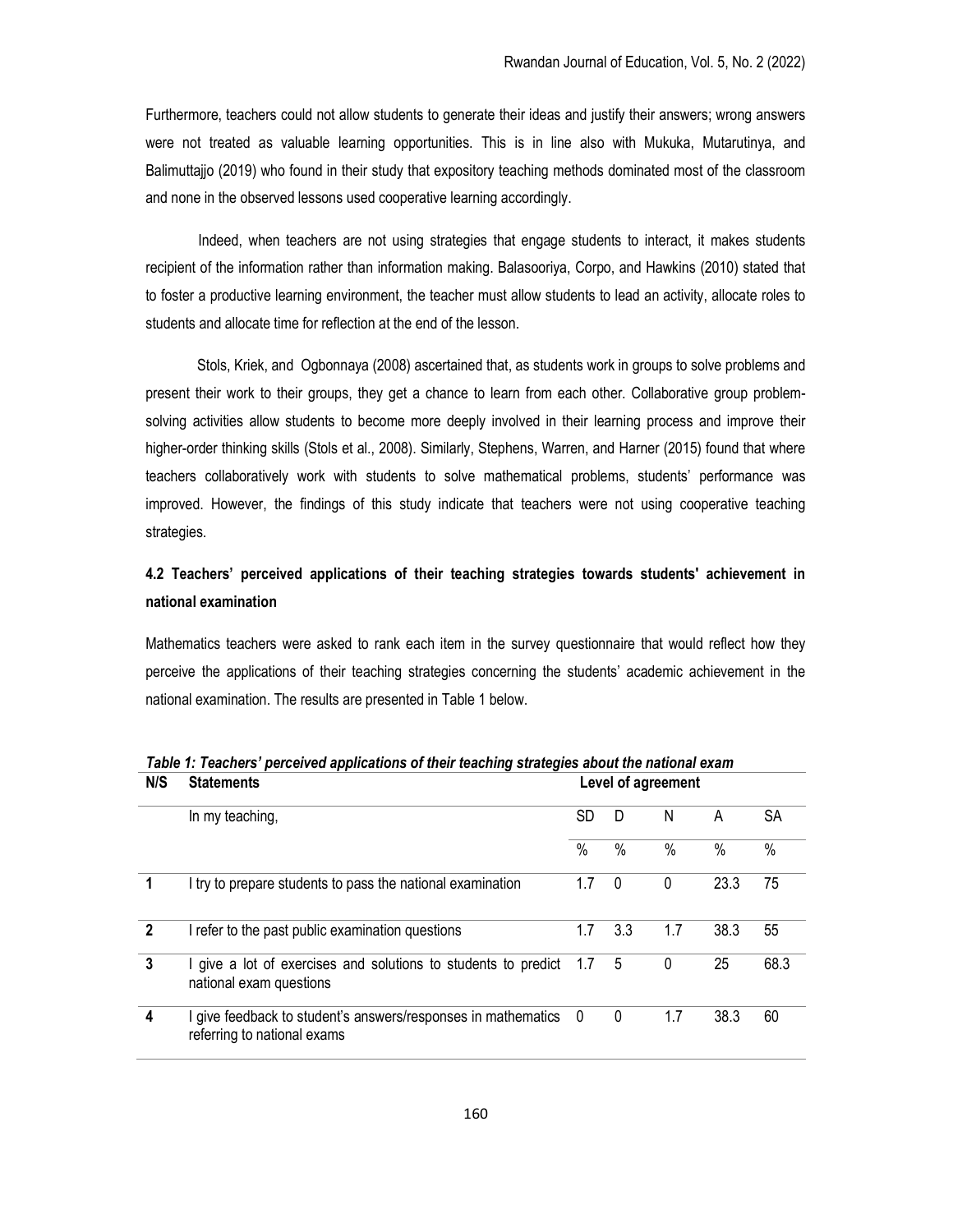|   | use cooperative learning, which enhances students' 3.3 1.7 1.7<br>understanding and succeeds in national examination                                     |  |      | 53.3 | 40 |
|---|----------------------------------------------------------------------------------------------------------------------------------------------------------|--|------|------|----|
| 6 | give opportunities to contribute, interact and share ideas in 1.7 1.7<br>pairs/ small groups to help students understand the concept<br>from one another |  | 11.7 | 50   | 35 |
|   | I allow students to use/interact with visual teaching materials to $3.3\phantom{00}6.7$<br>improve their conceptual learning and retention               |  | 5    | 50   | 35 |

Source: Field survey, September-December 2020

Legends: SD=Strongly Disagree; D=Disagree; N=Neutral; A=Agree; SA=Strongly Agree.

## 4.2.1 Teachers teaching to the national examination

As per table 1 above, it is clear that, most of the teachers (93.3%) agreed and strongly agreed that they pay more attention to student's chances of passing public examinations. They give students a lot of exercises and solutions in anticipation of similar questions in the national examination. Eight out of twelve teachers believe that whatever is done by them is to prepare their students to pass the national examination. For instance, one teacher said: "I try to help my students succeed in national examination by giving them a lot of exercises from past national examination papers." Furthermore, quite often teachers benchmark and focus on the content covered in the past national examination papers during teaching mathematics. For instance, one teacher said: "I teach all the content but mostly by focusing on the content covered in national examination."

This is in line with Nizeyimana (2003) who revealed that teachers use unreliable practice while implementing curriculum by focusing on increasing the number of students who may pass the national examination by spending most of their time on past paper examination exploration. Consequently, Smith and Fey (2000) notes that practicing content known to be on the test can make a school look half a year better than a comparable school that did not employ teaching to the test preparation.

Besides, teachers perceive national examinations as influencing them to teach the way they teach. Eleven teachers out of twelve agreed that, they give students tests similar to the questions asked in the national examination, and encourage students to study past national examination papers. All the 12 teachers interviewed, perceive that their teaching strategies influence students' academic achievement in the national examination. They argued that, students' success in national examinations depends mostly on teachers' different strategies and efforts used.

In nutshell, these findings revealed that the teachers' strategies mainly focus on helping their students pass the national examinations. This means that teachers are teaching students to pass national examinations rather than teaching for understanding. In the same fate, Nizeyimana (2003) stressed that teachers in secondary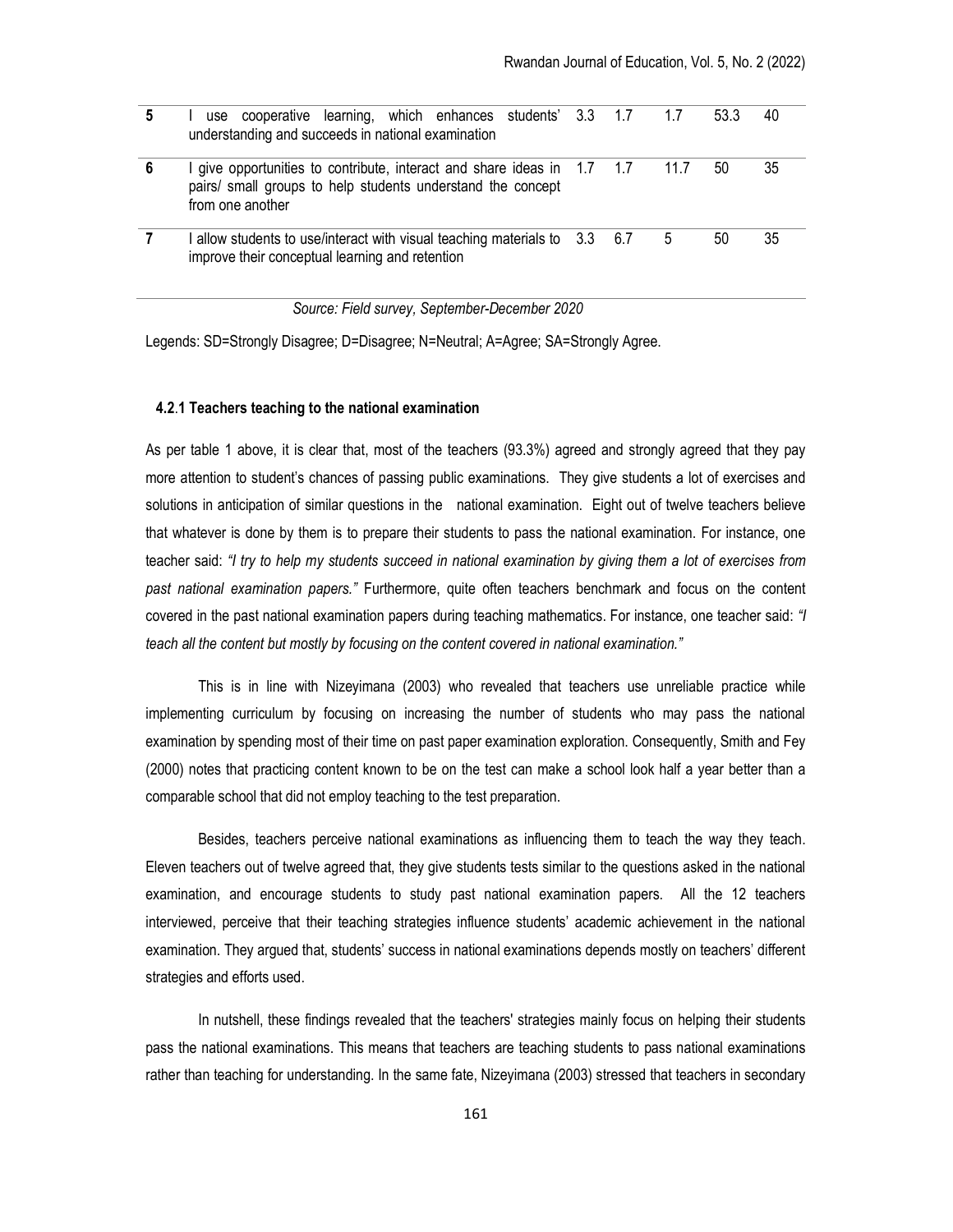schools in Rwanda do not teach to make students understand the content but to pass national examinations. Indeed, when teachers are forced to teach to the test, opportunities for cooperation and discussion between students and teachers on creative classroom projects are lost (Salkind, 2008).

## 4.2.2 Teachers' use of collaborative learning to help students succeed in national exams

The majority of teachers (85%) reported that they give students opportunities to contribute, interact, and share ideas individually and in their small groups to help them understand the concept from their own experience and interact with visual teaching aids that improve their conceptual learning. This is in line with teachers' responses during an interview where they ascertained that their teaching strategies like participative, active, and interrogative are working well to help students to understand mathematical concepts and succeed in national examinations.

Furthermore, two teachers out of 12 reported that they use teaching strategies like encouraging active participation, using questions and answers (interrogative) approach, and using games during lesson delivery. These teachers stated that they allow students do the work by themselves and share ideas in their groups and justify their responses before presenting them to the whole class. Teachers confirmed that giving students a lot of exercises and solutions is effective because they prepare students to pass national examinations. These findings showed that teachers perceive learner-centered and active learning teaching as the most important strategy that improve students' understanding and leading them to succeed in the national examination.

The findings have clearly revealed that, teachers are aware of the importance of collaborative learning in terms of helping students understand mathematics and succeed in national examinations. This is in line with Kober (2015), who ascertained that, student-centered teaching strategies improve students' knowledge construction, conceptual understanding, and attitudes towards learning. However, during classroom observations in schools located at Rumonge province-Burundi, this reality was not well captured in teachers' teaching. It was found difficult for these teachers to apply this learner-centered pedagogy.

#### 5. Conclusion

The findings of this study explored teachers' teaching strategies and their perceptions on students' academic achievement in the national examination in schools located in Rumonge province-Burundi. It has been found that, these teachers mainly transfer content to students, while students are passive. Students in classroom just listen and take notes. This contradicts Mji (2003) view that, placing a teacher at the center of instruction, provides very little space for students' contribution to the teaching and learning process.

One hand, teachers are aware of the importance of learner-centeredness and how they can employ it as a teaching strategy to make students understand mathematical concepts. However; teachers do not practice it in classroom situations. Teachers teach students with an aim of passing national examinations at the expense of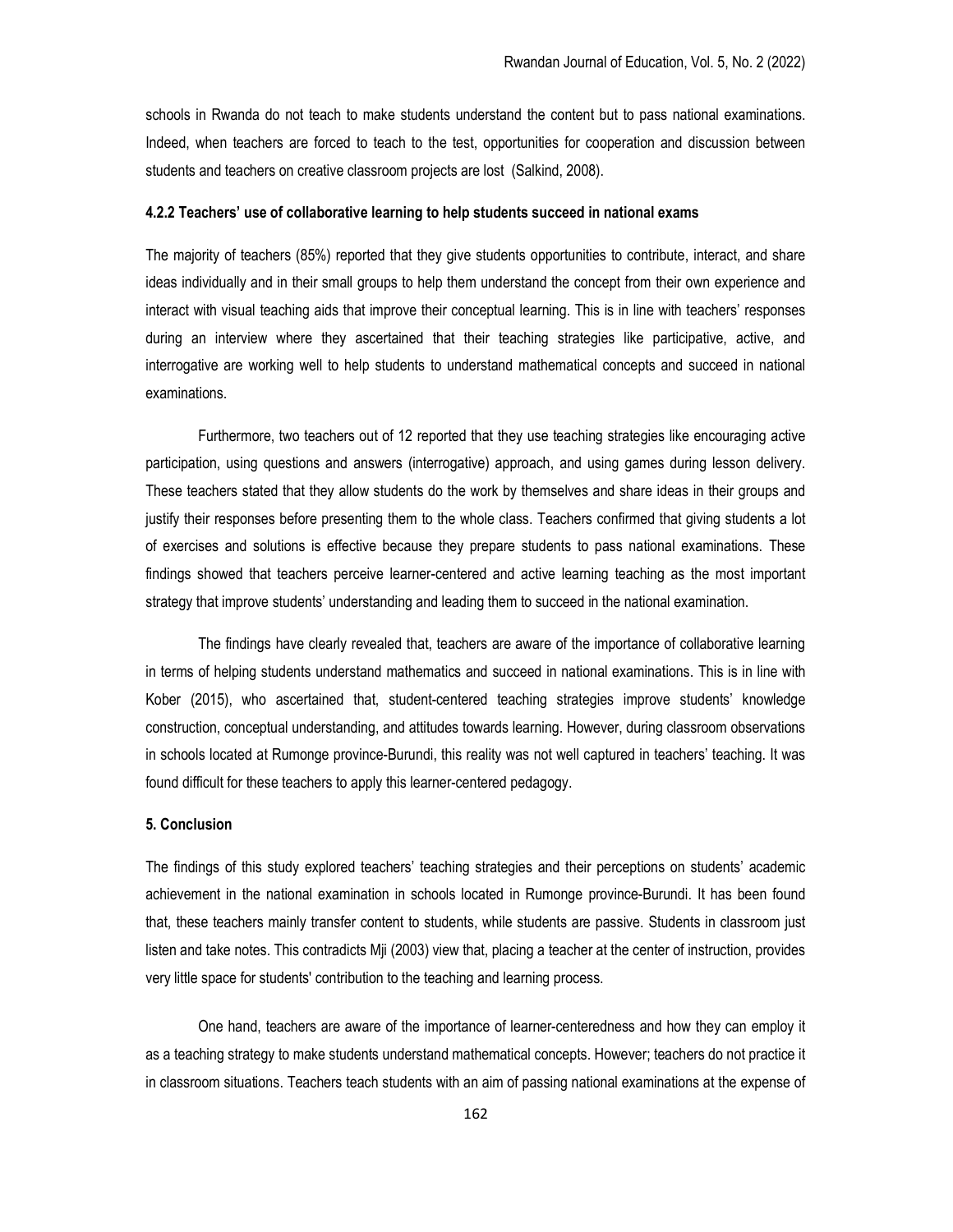deep understanding of mathematical concepts. Based on the findings of this study, it can be concluded that, teaching strategies used by teachers in Rumonge province are responsible for students' poor academic achievement in national examinations.

Passing national examination is good and every student and parents strive towards achieving that success. However, teachers in Burundi should teach mathematics paying special attention to conceptual understanding of mathematics rather than teaching to pass national examinations only. Schools in general, should work towards helping teachers overcome some hindrances such as pressure put on teachers for students to pass national examinations, heavy content in national curriculum, lack of CPD etc. Once these hindrances are cleared, teachers would have enough time to practice learner-centered pedagogies.

#### References

- Afurobi, A., Izuagba, A., Obiefuna, C., & Perpetua, I. (2015). Effects of the Use of Lecture Method and Wordle on the Performance of Students Taught Curriculum Studies 1: EDU222. Journal of Education and Practice, 6(18), 142–149.
- Ali, R., Hukamdad, D., Akhter, A., & Khan, A. (2010). Effect of using the Problem Solving Method in teaching mathematics on the achievement of mathematics students. Asian Social Science, 6(2), 67–72. https://doi.org/10.5539/ass.v6n2p67
- Amparo, J., Enríquez, V., Valencia, H. G., María, A., & Oliveira, P. De. (2018). Strategies used by teachers of mathematics in the implementation of tasks. 12(5), 114–127. https://doi.org/10.5539/mas.v12n5p114
- Anderson, L. ., & Krathwohl, D. . (2001). A taxonomy for learning, teaching, and assessing: A revision of bloom's taxonomy of educational objectives. New York: Longman.
- Ayeni, A. . (2011). Teachers' professional development and quality assurance in Nigerian Secondary Schools. World Journal of Education, 1(2), 143–149.
- Balasooriya, C., Corpo, D. S., & Hawkins, N. (2010). The facilitation of collaborative learning: what works? Higher Education Management and Policy, 22(2), https://www.semanticscholar.org/paper/7043ae4e47d5.
- Bietenbeck, J. . (2011). Teaching practices and student achievement: Evidence from TIMSS. CEMFI, (1104), 25. https://doi.org/1104

Braun, V., & Clarke, V. (2013). Successful qualitative research : A practical quide for beginners. London: sage.

- Brodie, K. (2006). Teaching Mathematics for equity: learner contributions and lesson structure. African Journal of Research in Mathematics, Sciences and Technology Education, 10(1), 13–24.
- Capper, J. (1996). Testing to Learn Learning to Test. Washington D. C: Academy for Educational Development (AED).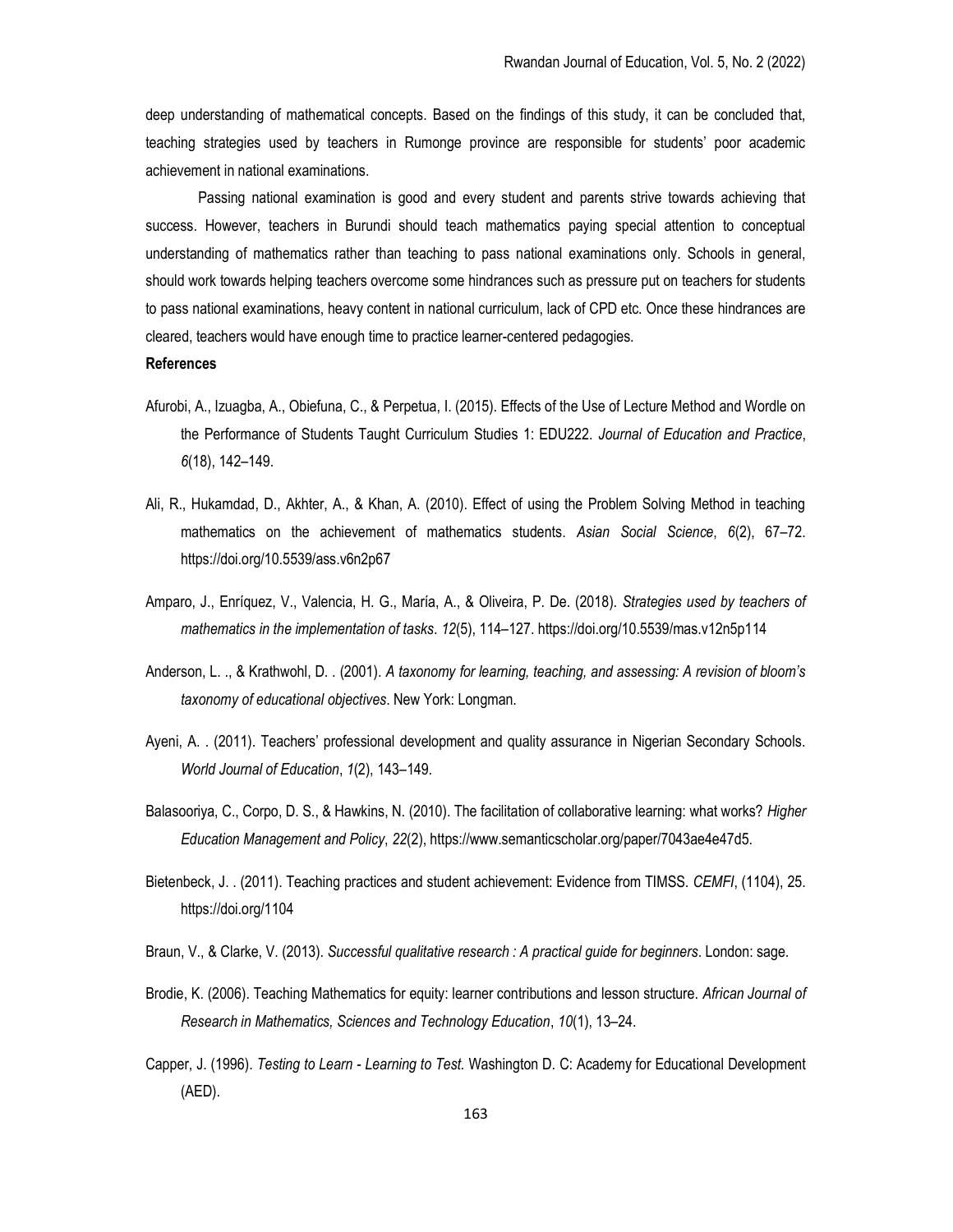- Cheng, L. (2005). Changing language teaching through language testing: A washback study. Cambridge, Cambridge University Press.
- Clements, D. H. (2013). Instructional practices and student math achievement: Correlations from a study of math curricula. University of Denver Morgridge College of Education.
- Creswell, J. w. (2014). Research design: qualitative ,qualitive and mixed methods approaches. United States of America: SAGE publications, Inc.
- Cruickshank, D. R., & Haefele, D. (2001). Good teachers, plural. Educational Leadership, 58(5), 26–30.
- Elmurabet, O. A. (2015). Impact of a Public Examination Change on Teachers' Perceptions and Attitudes towards Their Classroom Teaching Practices. IOSR Journal of Research & Method in Education (IOSR-JRME), 5(5), 70–78. https://doi.org/10.9790/7388-05517078
- Ibrahim, M. (2012). Thematic Analysis: Acritical review of its process and evaluation. West East Journal of Social Sciences, 1(1), 39–47.
- Israel, G. D. (1992). Determining Sample size. Fact Sheet Program Evaluation and Organizational Development, IFAS, University of Florida, PEOD-6. (Online). Available at; www.sociology.soc.uoc.gr/socmedia/papages/.../..pdf. Retrieved on; 23.02.2020.
- Kathare, N. M. (2020). Effect of Teaching Methods on Academic Performance in Mathematics Among Learners With Hearing Impairment in Meru County , Kenya. (Unpublished Dissertation), Kenyatta University.
- Kober, N. (2015). Reaching students: What research says about effective instruction in undergraduate science and engineering. In available from The National Academies Press at http://www.nap.edu/catalog.php?record\_id=18687. https://doi.org/10.17226/18687
- Love, B. (2013). Finishing Strong: End-of-Class. Review to improve Relationships, Measurement, and Learning outcomes. College Teaching, 17(5), 151–152.
- Marzano, R. J., & Anne, C. (2017). Tips for Teachers : Key elements of effective lesson delivery a message from Dr. Terri Mozingo, The power of. Alexandria City Public Schools. Department of Curriculum and Instruction, 2(2), 2–5.
- Ministere de l' Education de l' Enseignement Superieure et de la Recherche Scientifiques (MEESRS). (2015). Curriculum de l'Enseignement fondamental (Unpublished book).
- Mitana, J. M. V., Muwagga, A. M., & Ssempala, C. (2019). The Influence National Examinations on Classroom Practice in Primary Schools in Uganda: Case of Kampala and Kabale Districts. International Journal of Educational Research Review, 472–480. https://doi.org/10.24331/ijere.573954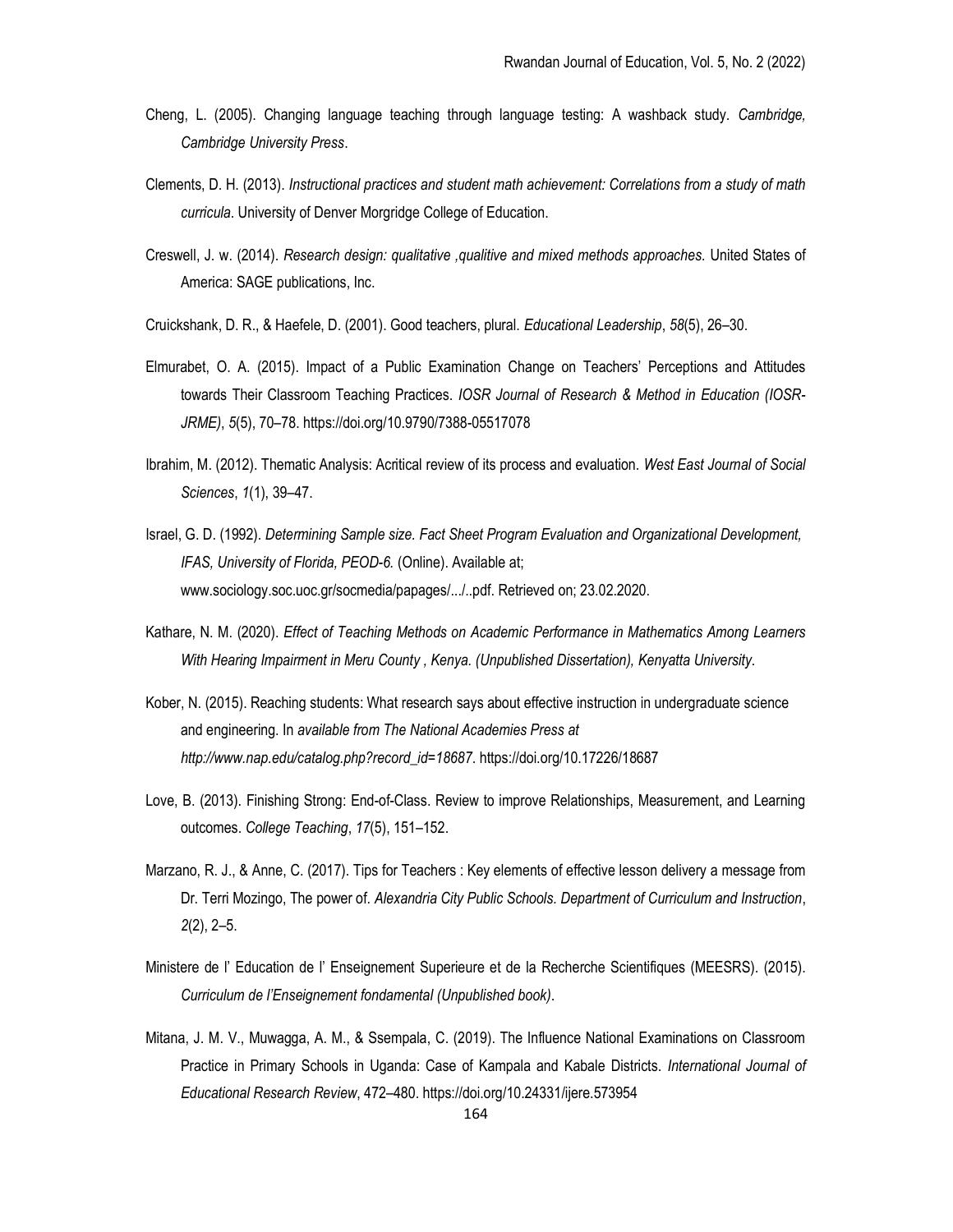- Mji, A. (2003). A three-year perspective on conceptions of and orientations to learning mathematics of prospective teachers and first-year university students. International Journal of Mathematical Education in Science and Technology, 34(5), 687–698. Retrieved from https://www.researchgate.net/publication/250891422
- Muema, S., Mulwa, D., & Mailu, S. (2018). Relationship Between Teaching Method And Students ' Performance In Mathematics In Public Secondary Schools In Dadaab Sub County, Garissa County ; Kenya. 8(5), 59–63. https://doi.org/10.9790/7388-0805055963
- Mukuka, A., Mutarutinya, V., & Balimuttajjo, S. (2019). Exploring the barriers to effective cooperative learning implementation in school mathematics classrooms. Problems of Education in the 21 St Century, 70(6), 745–756.
- National Evaluation Bureau [NEB]. (2020). students' performance in national examination in senior three. Bujumbura.
- Niyukuri, F., Nzotungicimpaye, J., & Ntahomvukiye, C. (2020). Pre-service Teachers ' Secondary School Experiences in Learning Geometry and their Confidence to Teach it. 16(8).
- Nizeyimana, G., & Muthukrishna, N. (2003). Teacher perceptions of the impact of national examination on curriculum practices: A survey in two districts of Kigali-city, Rwanda (Unpublished Dissertation), University of Natal: Pietermaritzburg, South Africa.
- Nyaumwe, L., Bappoo, R., Buzuzi, G., & Kasiyandima, O. (2004). Students' perceptions of factors and gender differences that influence their achievement in 'O' level Mathematics in Mashonaland Central Region. The Zimbabwe Bulletin of Teacher Education, 13(1), 21–39.
- Pantziara, M., & Philippou, G. (2007). Students' Motivation and Achievement and Teachers' Practices in the Classroom. Proceedings of the 31 Conference of the International Group for the Psychology of Mathematics Education, 4, 57–64.
- Saima, R., & Qadir, B. (2011). A study of factors affecting students' performance in examination at the university level. Procedia - Social and Behavioral Sciences, 15, 2042–2047. https://doi.org/10.1016/j.sbspro.2011.04.050
- Salkind, N. J. (2008). Encyclopedia of educational psychology. In The University of Kansas: Sage Reference Publication.
- Sinay, E., & Nahornick, A. (2016). Teaching and learning mathematics research I : Effective instructional strategies. (Research Report No. 16/17-08). Toronto, Ontario, Canada: Toronto District School Board, 44.